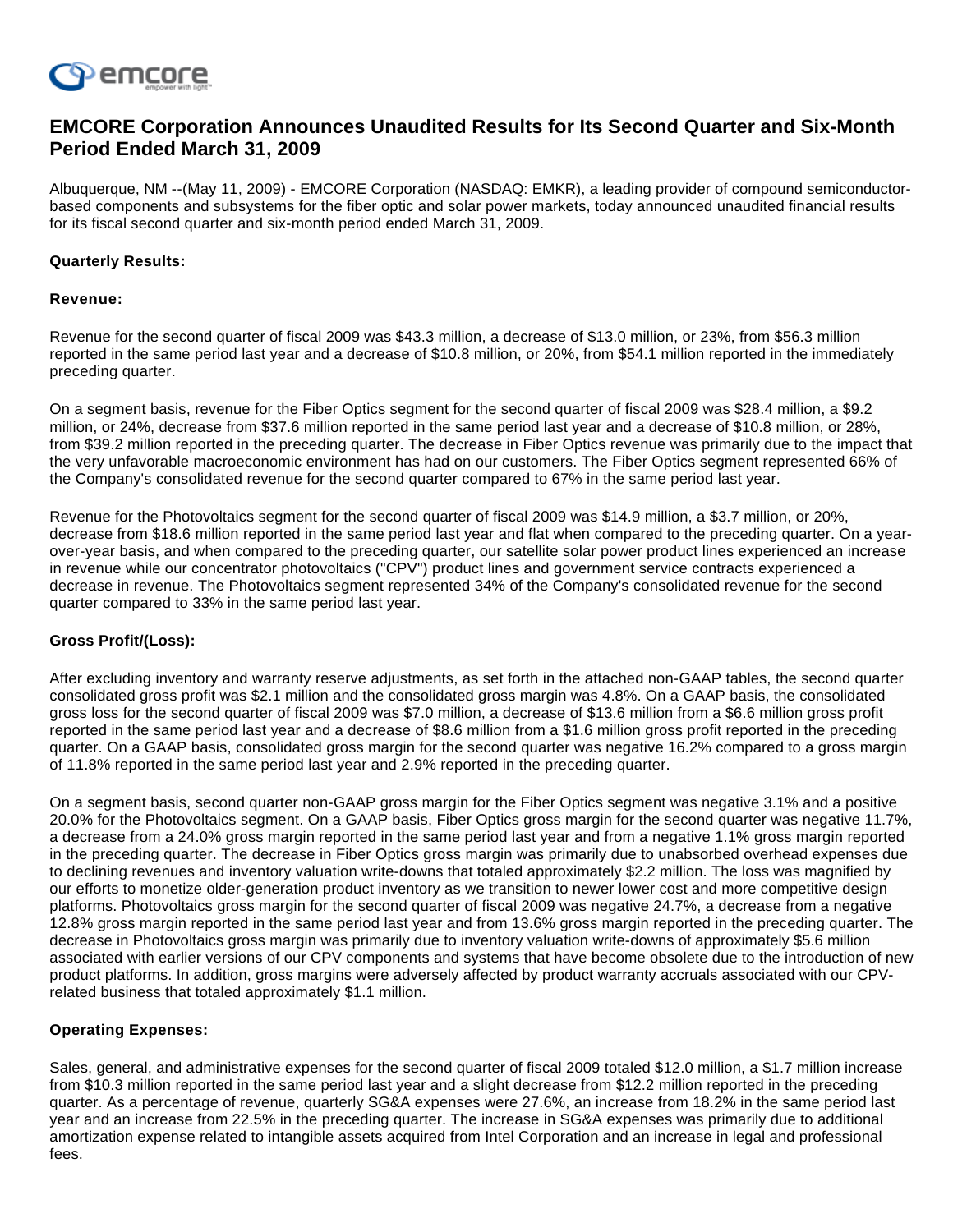Research and development expenses for the second quarter of fiscal 2009 totaled \$6.9 million, a decrease of \$2.4 million from \$9.3 million reported in the same period last year and a decrease of \$1.2 million from \$8.1 million reported in the preceding quarter. As a percentage of revenue, quarterly R&D expenses were 15.9%, a decrease from 16.6% in the same period last year and an increase from 15.0% in the preceding quarter.

After excluding certain non-cash and other adjustments as set forth in the attached non-GAAP tables, operating expenses for the second quarter totaled \$16.2 million, a decrease of \$3.9 million, or 19%, from \$20.1 million incurred in the same period last year. On a GAAP basis, second quarter operating expenses totaled \$18.9 million, a decrease of \$0.7 million from \$19.6 million reported in the same period last year and a decrease of \$35.1 million from \$54.0 million incurred in the preceding quarter that included non-cash charges related to impairment of goodwill and intangible assets totaling \$33.8 million.

#### **Loss:**

After excluding certain non-cash and other adjustments as set forth in the attached non-GAAP tables, the second quarter operating loss was \$14.1 million, an increase of \$5.5 million from \$8.6 million incurred in the same period last year. On a GAAP basis, the consolidated operating loss for the second quarter was \$25.9 million, an increase of \$12.9 million from an operating loss of \$13.0 million reported in the same period last year and a decrease of \$26.6 million from an operating loss of \$52.5 million reported in the preceding quarter.

Non-operating expenses recognized in the second quarter of fiscal 2009 included \$0.9 million of expense related to foreign exchange losses associated with the Company's international operations and \$3.1 million of income related to the sale of the Company's investment in Entech Solar, Inc. (formerly named WorldWater and Solar Technologies Corporation).

After excluding certain non-cash and other adjustments as set forth in the attached non-GAAP tables, the second quarter non-GAAP net loss was \$14.3 million, an increase of \$5.5 million from \$8.7 million incurred in the same period last year. The second quarter non-GAAP net loss per share was \$0.18, an increase of \$0.04 per share from a \$0.14 loss per share as incurred in the same period last year. On a GAAP basis, the consolidated net loss for the second quarter was \$23.7 million, an increase of \$6.2 million from \$17.5 million reported in the same period last year and a decrease of \$29.7 million from \$53.4 million reported in the preceding quarter. On a GAAP basis, the second quarter net loss per share was \$0.30, an increase of \$0.03 per share from a net loss of \$0.27 per share reported in the same period last year and a decrease of \$0.39 per share from a net loss of \$0.69 per share reported in the preceding quarter.

## **Balance Sheet Highlights:**

During the quarter, the Company made significant progress in strengthening its balance sheet including:

- -- a \$9.2 million, or 60%, reduction in the amount of bank debt outstanding
- -- a \$15.3 million, or 19%, reduction in consolidated gross inventory levels that included declines in both Fiber Optic and Photovoltaic gross inventory levels
- -- a \$17.6 million, or 39%, reduction in the amount of accounts payable outstanding

## **First Half Results:**

#### **Revenue:**

Revenue for the six months ended March 31, 2009 was \$97.3 million, a decrease of \$5.9 million, or 6%, from \$103.2 million reported in the same period last year.

On a segment basis, revenue for the Fiber Optics segment for the six months ended March 31, 2009 was \$67.6 million, a \$4.0 million, or 6%, decrease from \$71.6 million reported in the same period last year. The decrease in Fiber Optics revenue was primarily due to a significant drop in demand from our customers due to the very unfavorable macroeconomic environment as well as continued pressure on selling prices as we compete to maintain or increase our market share positions. The Fiber Optics segment represented 69% of the Company's consolidated revenue for both the six months ended March 31, 2009 and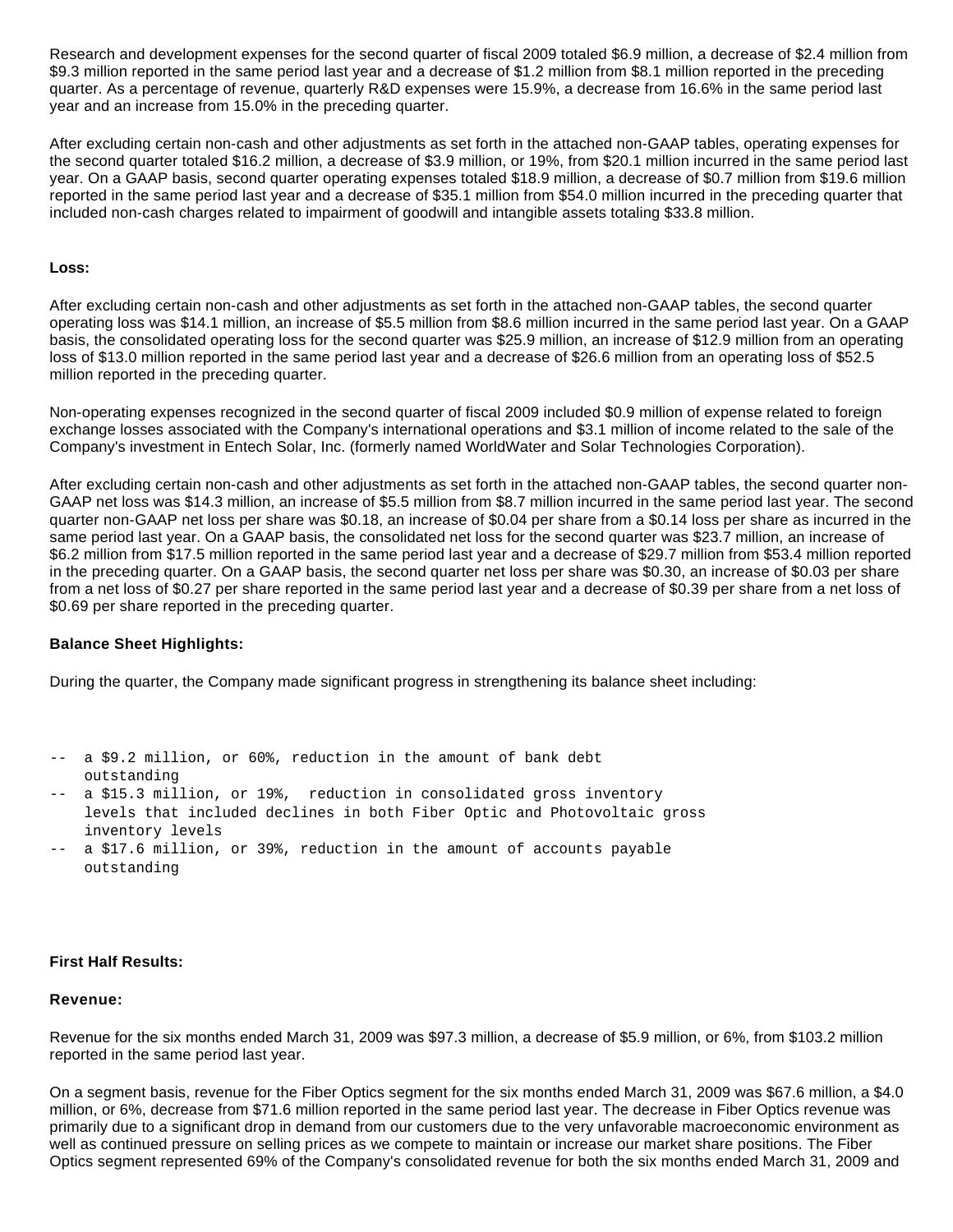## 2008.

Revenue for the Photovoltaics segment for the six months ended March 31, 2009 was \$29.8 million, a \$1.8 million, or 6%, decrease from \$31.6 million reported in the same period last year. On a year-over-year basis, our satellite solar power product lines experienced an increase in revenue while our CPV product lines and government service contracts experienced a decrease in revenue. The Photovoltaics segment represented 31% of the Company's consolidated revenue for the six months ended March 31, 2009 and 2008.

# **Gross Profit/(Loss):**

After excluding inventory and warranty reserve adjustments, as set forth in the attached non-GAAP tables, the consolidated non-GAAP gross profit for the six months ended March 31, 2009 was \$9.2 million and the consolidated gross margin was 9.4%. On a GAAP basis, the consolidated gross loss for the six months ended March 31, 2009 was \$5.4 million, a \$22.2 million decrease from \$16.8 million in gross profit reported in the same period last year. On a GAAP basis, consolidated gross margin for the six months ended March 31, 2009 was negative 5.6% compared to a positive 16.2% gross margin reported in the same period last year.

On a segment basis, for the six months ended March 31, 2009, non-GAAP gross margin for the Fiber Optics and Photovoltaics segments was 4.9% and 19.7%, respectively. On a GAAP basis, Fiber Optics gross margin for the six months ended March 31, 2009 was negative 5.6%, a decrease from a 23.8% gross margin reported in the same period last year. The decrease in Fiber Optics gross margin was primarily due to a general decline in average selling prices, especially for the telecom component products, unabsorbed overhead expenses due to inventory valuation write-downs that totaled approximately \$7.0 million and declining revenues. On a GAAP basis, Photovoltaics gross margin for the six months ended March 31, 2009 was negative 5.5%, a decrease from a negative 0.9% gross margin reported in the same period last year. The decrease in Photovoltaics gross margin was primarily due to inventory valuation write-downs of approximately \$6.4 million associated with CPV component and systems product transitions, product warranty accruals associated with the CPV-related business of approximately \$1.1 million, lower CPV-related project margins, and unabsorbed overhead expenses associated with the CPV-related business.

# **Operating Expenses:**

Sales, general, and administrative expenses for the six months ended March 31, 2009 totaled \$24.1 million, a \$2.0 million increase from \$22.1 million reported in the same period last year. As a percentage of revenue, SG&A expenses for the six months ended March 31, 2009 were 24.8%, an increase from 21.4% in the same period last year. The increase in SG&A expenses was primarily due to additional amortization expense related to intangible assets acquired from Intel Corporation and an increase in legal and professional fees.

Research and development expenses for the six months ended March 31, 2009 totaled \$15.0 million, a decrease of \$1.7 million from \$16.7 million reported in the same period last year. As a percentage of revenue, R&D expenses for the six months ended March 31, 2009 were 15.4%, a decrease from 16.2% in the same period last year.

As discussed last quarter, the Company performed its annual goodwill impairment test at December 31, 2008 and, based on that analysis, determined that goodwill related to its Fiber Optics segment was fully impaired. As a result, the Company recorded a non-cash impairment charge of \$31.8 million in the first quarter of 2009 and the Company's balance sheet no longer reflects any goodwill associated with its Fiber Optics segment. During the fist fiscal quarter, the Company also recorded a \$2.0 million non-cash impairment charge related to certain intangible assets acquired from Intel Corporation that were subsequently abandoned.

After excluding certain non-cash and other adjustments as set forth in the attached non-GAAP tables, operating expenses for the six months ended March 31, 2009 totaled \$34.4 million, a decrease of \$2.8 million from \$37.2 million incurred in the same period last year. On a GAAP basis, operating expenses for the six months ended March 31, 2009 totaled \$72.9 million, an increase of \$34.0 million from \$38.9 million reported in the same period last year.

## **Loss:**

After excluding certain non-cash and other adjustments as set forth in the attached non-GAAP tables, the non-GAAP operating loss for the six months ended March 31, 2009 was \$25.2 million, an increase of \$9.6 million from \$15.6 million incurred in the same period last year. On a GAAP basis, the consolidated operating loss for the six months ended March 31, 2009 was \$78.3 million, an increase of \$56.2 million from an operating loss of \$22.1 million reported in the same period last year.

Non-operating expenses recognized in the six months ended March 31, 2009 included \$1.4 million of expense related to foreign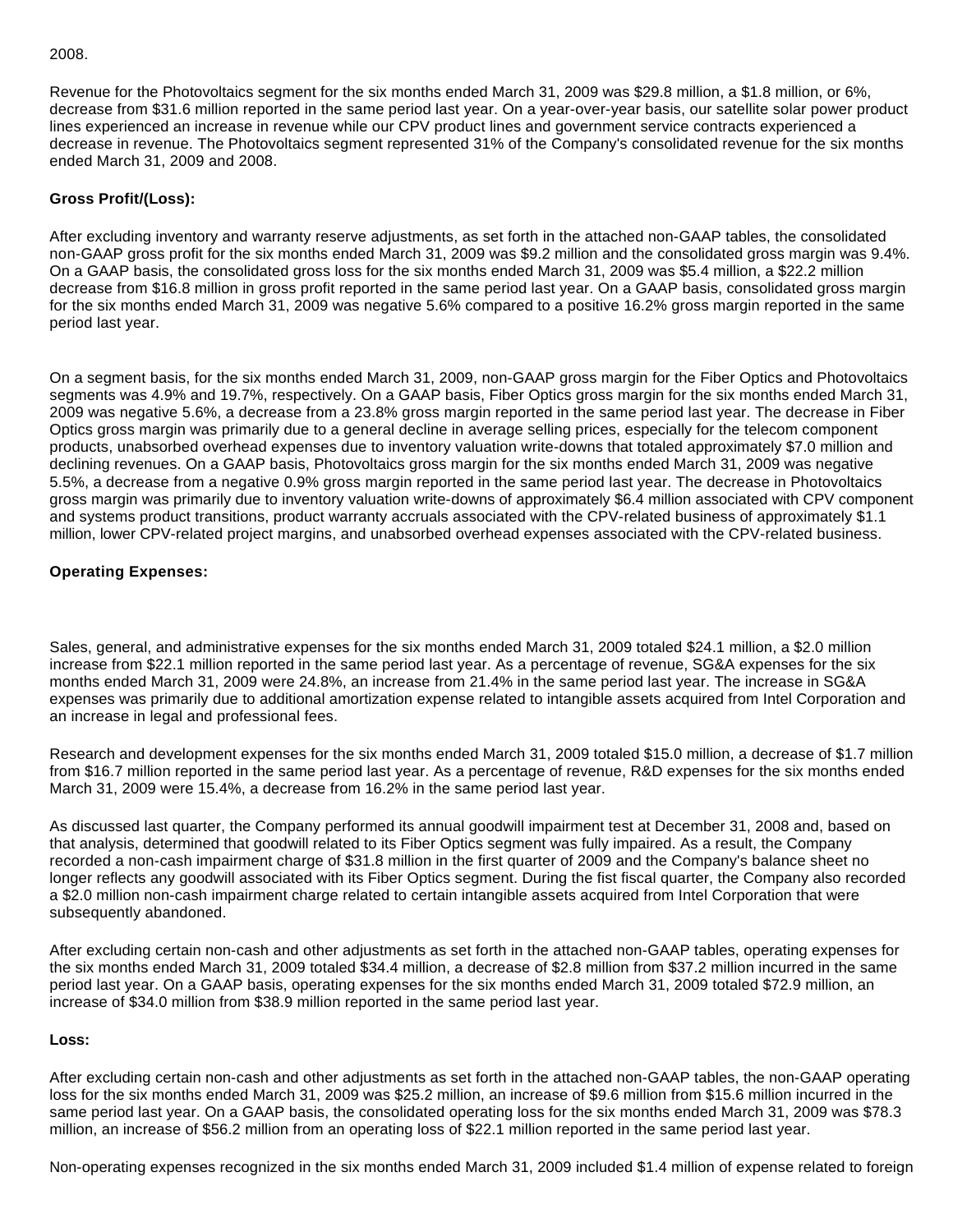exchange losses associated with the Company's international operations, an impairment charge of \$0.4 million related to an investment in Lightron Corporation, and \$3.1 million of income related to the sale of the Company's investment in Entech Solar, Inc.

After excluding certain non-cash and other adjustments as set forth in the attached non-GAAP tables, the non-GAAP net loss for the six months ended March 31, 2009 was \$25.5 million, an increase of \$8.9 million from \$16.6 million incurred in the same period last year. The non-GAAP net loss per share for the six months ended March 31, 2009 was \$0.33, an increase of \$0.04 per share from a \$0.29 loss per share incurred in the same period last year. On a GAAP basis, the consolidated net loss for the six months ended March 31, 2009 was \$77.2 million, an increase of \$45.3 million from \$31.9 million reported in the same period last year. The GAAP net loss per share for the six months ended March 31, 2009 was \$0.99, an increase of \$0.44 per share, from a net loss of \$0.55 per share reported in the same period last year.

## **Order Backlog:**

As of March 31, 2009, the Company had a consolidated order backlog of approximately \$30.7 million comprised of \$19.8 million in order backlog related to our Photovoltaics segment and \$10.9 million in order backlog related to our Fiber Optics segment. Order backlog is defined as purchase orders or supply agreements accepted by the Company with expected product delivery and / or services to be performed within the next twelve months.

## **Liquidity:**

As of March 31, 2009, cash, cash equivalents, and restricted cash totaled approximately \$11.6 million, working capital totaled \$57.5 million and loans outstanding under the Company's Loan and Security Agreement with Bank of America totaled \$6.2 million.

Recently, the Company amended the terms of its Loan and Security Agreement with Bank of America that waived the default of certain financial covenants, adjusted certain covenants for future periods, increased the amount of eligible accounts receivable available under the borrowing base formula, increased certain interest rates and fees on loans and letters of credit, and decreased the maximum total loan availability to \$14 million. The adjustments to the borrowing base formula and the calculation of eligible accounts receivable are intended to provide the Company with additional borrowing capacity.

As a result of the continuation of very unfavorable macroeconomic conditions, in combination with adverse credit market conditions, the Company has continued to take steps to lower costs and conserve and generate cash. Over the last two fiscal quarters, we have implemented a series of measures intended to align our cost structure with lower revenues including several reductions in the workforce, the temporary furloughing of employees, salary reductions, the elimination of executive and employee merit increases, and the elimination or reduction in certain discretionary expenses.

With respect to measures taken to conserve and generate cash, we have sold our minority ownership positions in Entech Solar, Inc. and Lightron Corp., have significantly lowered our quarterly capital expenditures and improved the management of our working capital. During the second fiscal quarter, on a consolidated basis, we generated \$7.8 million in cash from improved working capital management and, for the quarter, our satellite business generated positive cash flow from operations. In addition, the Company's Fiber Optics segment generated positive cash flow from operations for the last two months the second quarter.

In addition, the Company continues to pursue and evaluate a number of capital raising alternatives including debt or equity financing, product joint-venture opportunities and the potential sale of certain assets.

#### **Management Discussion and Outlook:**

Commenting on the Company's operating results, EMCORE's Chief Executive Officer Hong Q. Hou, Ph.D. stated, "The decline in demand that we experienced in our Fiber Optics segment over the last several quarters continued into the second quarter. However, order activity began to pick up towards the end of the quarter indicating that industry conditions may be stabilizing and the Fiber Optics segment generated positive cash flow from operations during the last two months of the quarter. Despite the recent soft demand in the fiber optics sector, we have continued to invest in developing new leading-edge products. During the quarter, we announced the introduction of the industry's first full-band tunable XFP optical transceiver product at the Optical Fiber Communications conference where it was extremely well received. In our Photovoltaics segment, we continue to see very favorable trends in our satellite business and are making solid progress in the development of our Gen-III CPV terrestrial solar power system. During the quarter, our satellite business generated positive cash flow from operations and, over the last several months, we signed several new contracts and expect to sign a significant multi-year supply agreement with a major aerospace company in the next month. On the terrestrial side, we successfully deployed a new 50kW system in China, received three additional purchase orders, are continuing to meet our internal Gen-III cost and performance targets. For the fiscal 3rd quarter, management will continue to focus on cost and liquidity management and we expect our Fiber Optics revenues to decline moderately on a sequential basis and our Photovoltaics revenues to improve by a minimum of 10% from the second quarter. In addition, we expect the satellite business to be profitable on a go-forward basis due to increased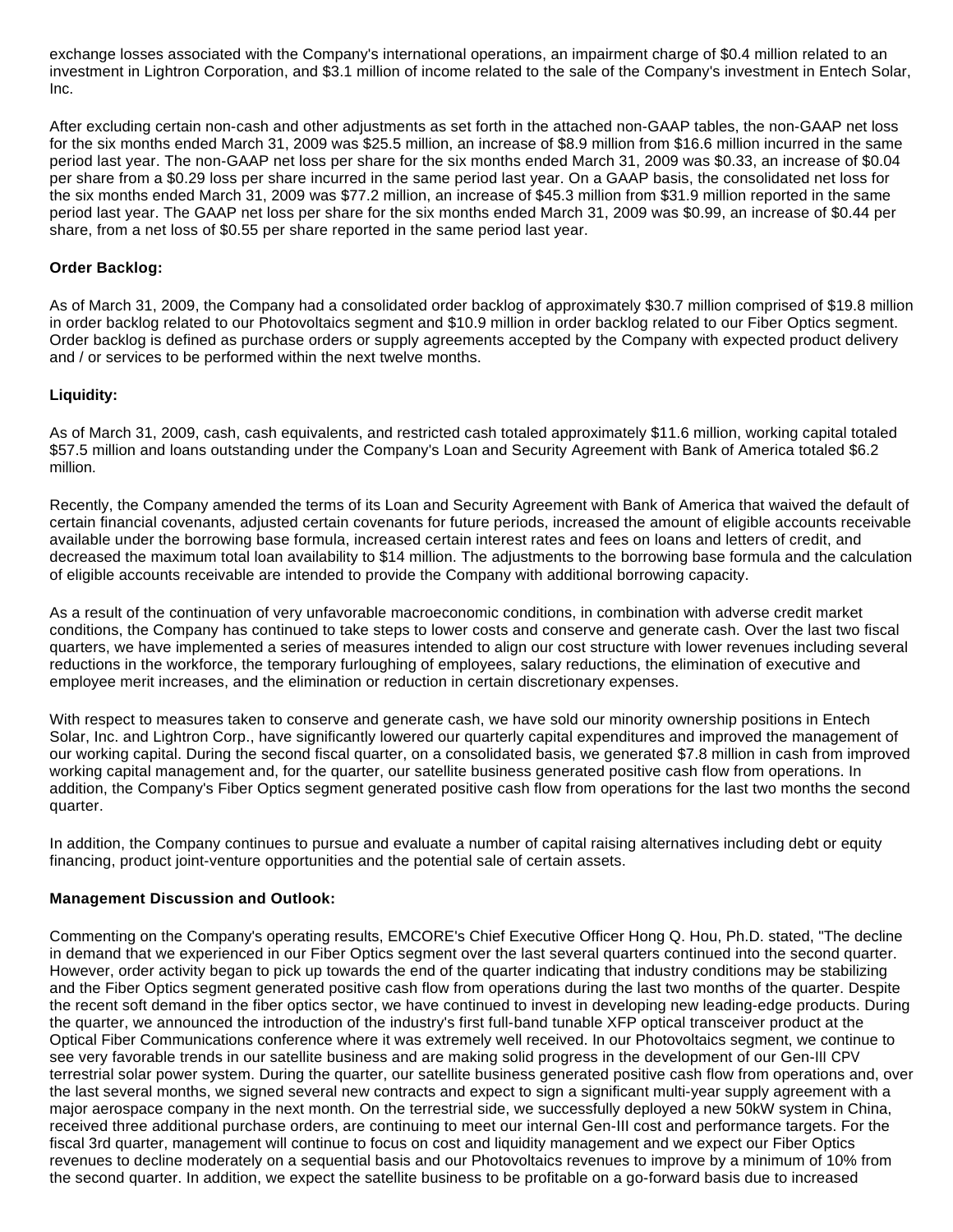revenues, improved product pricing and lower costs derived through engineering projects and more effective supply chain management."

# **Quarterly Highlights:**

## **WorldWater & Solar Technologies Corporation**

In January 2009, the Company announced that it completed the closing of a two step transaction involving the sale of its remaining interests in the company formerly named WorldWater & Solar Technologies Corporation, now named Entech Solar, Inc. The Company sold its remaining shares of WorldWater Series D Convertible Preferred Stock and warrants to a significant shareholder of both the Company and WorldWater, for approximately \$11.6 million, which included additional consideration of \$0.2 million as a result of the termination of certain operating agreements between the Company and WorldWater. During the three months ended March 31, 2009, the Company recognized a gain on the sale of this investment of approximately \$3.1 million.

## **Patent Award**

On March 18, 2009, the Company announced that it has received a patent award for its Active Optical Cable technology. The new patent (US Patent No. 7,494,287 B2) with broad claims covers all fiber optic active cable applications and is believed to be fundamental to current and future market segments and platforms related to data communications links between information systems.

## **New Product Introductions**

On March 20, 2009, the Company announced plans to release a new full-band tunable XFP product line. The EMCORE tunable XFP (TXFP) product line is capable of replacing fixed-wavelength dense wavelength division multiplexing (DWDM) XFPs as well as high-performance tunable 300-pin multi-source agreed (MSA) transponders. Empowered by EMCORE's field proven tunable External Cavity Laser (ECL) technology, the TXFP provides excellent optical performance while tuning across more than 90 channels on the 50GHz ITU grid. The TXFP can be optimized for low power consumption to comply with existing XFP designs or for high optical performance to meet the requirements of existing 300-pin designs.

On March 24, 2009, the Company announced plans to release a new full-band tunable TOSA (transmit optical sub-assembly) product line. The Tunable TOSA product line combines EMCORE's field proven tunable External Cavity Laser technology with a co-packaged Mach-Zehnder modulator, empowering the next generation of ultra-high-density 10 Gb/s tunable interfaces. The Tunable TOSA provides excellent optical performance while tuning across more than 90 channels on the 50GHz ITU grid. With its low power consumption, the EMCORE Tunable TOSA is compatible with existing XFP module and line-card requirements. The Tunable TOSA also boasts optical performance similar to existing solutions using discrete tunable laser and external lithium-niobate modulator.

EMCORE will discuss its unaudited results for its fiscal second quarter and six-month period ended March 31, 2009 on a conference call to be held on Monday, May 11, 2009 at 5:00 pm ET. To participate in the conference call, U.S. callers should dial (toll free) 866-409-1556 and international callers should dial 913-312-0847. The access code for the call is 6493803. A replay of the call will be available beginning May 11, 2009 at 8:00 p.m. ET until May 18, 2009 at 11:59 p.m. ET. The replay callin number for U.S. callers is 888-203-1112, for international callers it is 719-457-0820 and the access code is 6493803. The call also will be web cast via the Company's web site at [http://www.emcore.com.](http://www.emcore.com/) Please go to the site beforehand to download any necessary software.

## **About EMCORE:**

EMCORE Corporation is a leading provider of compound semiconductor-based components and subsystems for the fiber optic and solar power markets. EMCORE's Fiber Optics segment offers optical components, subsystems and systems that enable the transmission of video, voice and data over high-capacity fiber optic cables for high-speed data and telecommunications, cable television (CATV) and fiber-to-the-premises (FTTP) networks. EMCORE's Solar Power segment provides solar products for satellite and terrestrial applications. For satellite applications, EMCORE offers high-efficiency compound semiconductorbased multi-junction solar cells, covered interconnect cells and fully integrated solar panels. For terrestrial applications, EMCORE offers concentrating photovoltaic (CPV) systems for utility scale solar applications as well as offering its highefficiency multi-junction solar cells and CPV components for use in solar power concentrator systems. For specific information about our company, our products or the markets we serve, please visit our website at [http://www.emcore.com.](http://www.emcore.com/)

## **Forward-looking statements:**

The information provided herein may include forward-looking statements within the meaning of Section 27A of the Securities Act of 1933 and Section 21E of the Securities Exchange Act of 1934 relating to future events that involve risks and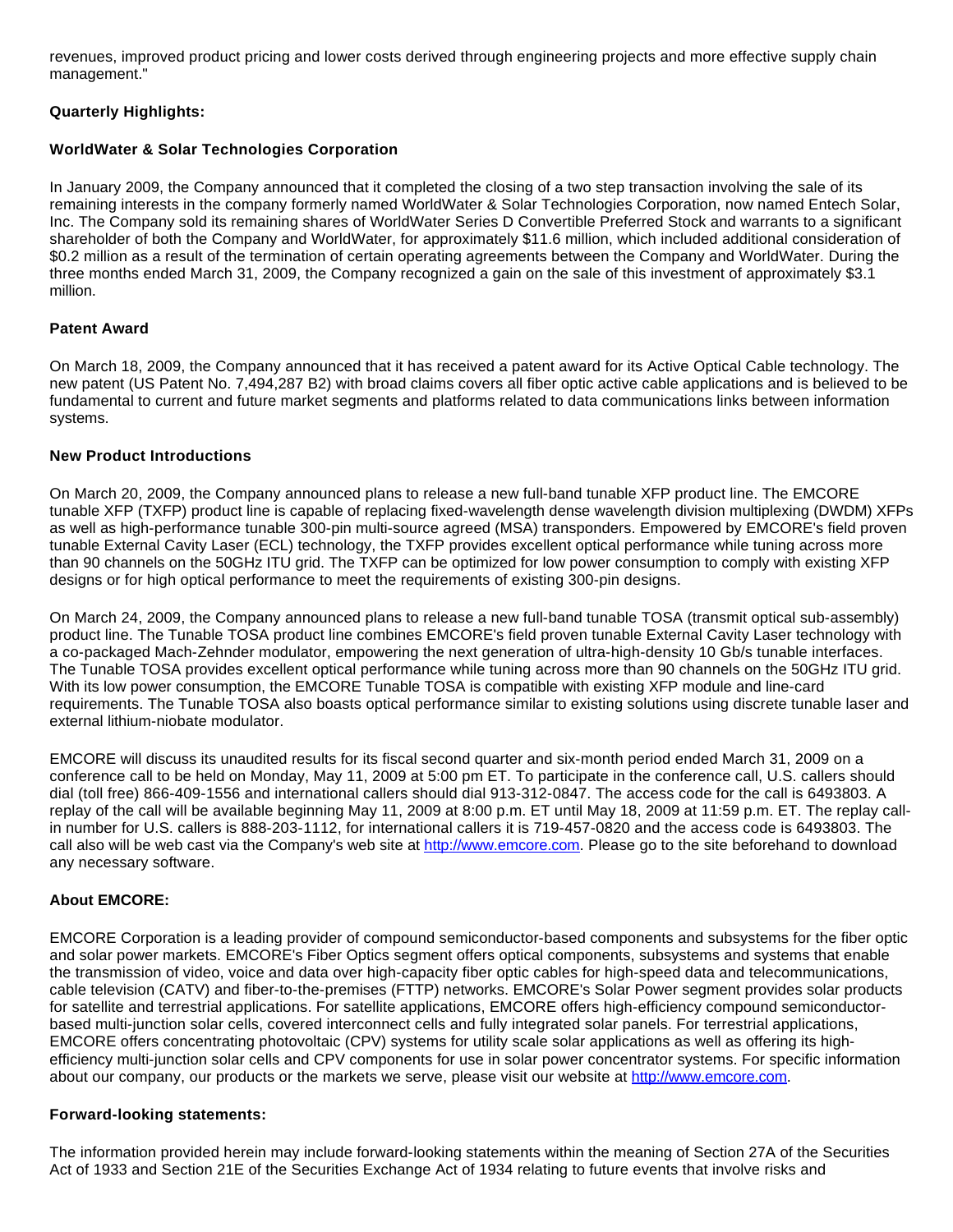uncertainties. Such forward-looking statements include but are not limited to words such as "expects", "anticipates", "intends", "plans", believes", and "estimates", and variations of these words and similar expressions, identify these forward-looking statements. These forward-looking statements also include, without limitation, (a) any statements or implications regarding our ability to remain competitive and a leader in its industry, and the future growth of the Company, or the industry and the economy in general; (b) statements regarding the expected level and timing of benefits from our current cost reduction efforts, including (i) expected cost reductions and their impact on our financial performance, (ii) our ability to reduce operating expenses associated with recent acquisitions (iii) our continued leadership in technology and manufacturing in our markets, and (iv) the belief that the cost reduction efforts will not impact product development or manufacturing execution;  $\circ$  any statement or implication that the products described in this press release (i) will be successfully introduced or marketed, (ii) will be qualified and purchased by our customers, or (iii) will perform to any particular specifications or performance or reliability standards; (d) any and all guidance provided by us regarding its expected financial performance in future periods, including, without limitation, with respect to anticipated revenues for the third quarter of fiscal 2009. These forward-looking statements involve risks and uncertainties that could cause actual results to differ materially from those projected, including without limitation, the following: (a) the impact on the Company, our customers and our suppliers from the current worldwide economic crisis; (b) our cost reduction efforts may not be successful in achieving their expected benefits, (including, among other things, cost structure, gross margin and other profitability improvements), due to, among other things, shifts in product mix, selling price pressures, costs and delays related to product transfers to lower cost manufacturing locations and associated facility closures, integration difficulties, and execution concerns; © we may encounter difficulties in integrating recent acquisitions and as a result may sustain increased operating expenses, delays in commercializing new products, production difficulties associated with transferring products to our manufacturing facilities and disruption of customer relationships; (d) the failure of the products (i) to perform as expected without material defects, (ii) to be manufactured at acceptable volumes, yields, and cost, (iii) to be qualified and accepted by our customers, and, (iv) to successfully compete with products offered by our competitors; (e) we may not be successful in undertaking the steps currently planned in order to increase our liquidity; and (f) other risks and uncertainties described in our filings with the Securities and Exchange Commission such as cancellations, rescheduling or delays in product shipments; manufacturing capacity constraints; lengthy sales and qualification cycles; difficulties in the production process; changes in semiconductor industry growth; increased competition; delays in developing and commercializing new products; and other factors. The forward-looking statements contained in this press release are made as of the date hereof and we do not assume any obligation to update the reasons why actual results could differ materially from those projected in the forward-looking statements.

> EMCORE CORPORATION Condensed Consolidated Statements of Operations For the three and six months ended March 31, 2009 and 2008 (in thousands, except loss per share) (unaudited)

|                                                                        | Three Months Ended Six Months Ended<br>March 31, March 31, |                                  |  | _________________ |                  |  |  |
|------------------------------------------------------------------------|------------------------------------------------------------|----------------------------------|--|-------------------|------------------|--|--|
|                                                                        |                                                            | 2009 2008 2009 2008              |  |                   |                  |  |  |
| Revenue                                                                | $\frac{1}{5}$ 43,284 \$ 56,279 \$ 97,340 \$ 103,166        |                                  |  |                   |                  |  |  |
| Cost of revenue                                                        |                                                            | .__________ ________________ ___ |  |                   |                  |  |  |
| Gross (loss)<br>profit<br>Operating expenses:                          |                                                            | $(7,005)$ 6,648 (5,416) 16,751   |  |                   |                  |  |  |
| Selling, general,<br>and administrative<br>Research and<br>development | $11,966$ $10,263$ $24,124$                                 | 6,891 9,330                      |  | 15,001            | 22,126<br>16,750 |  |  |
| Impairment of<br>goodwill and<br>intangible assets                     |                                                            |                                  |  | $-33,781$         |                  |  |  |
| Total operating<br>expenses                                            |                                                            | 18,857 19,593 72,906 38,876      |  |                   |                  |  |  |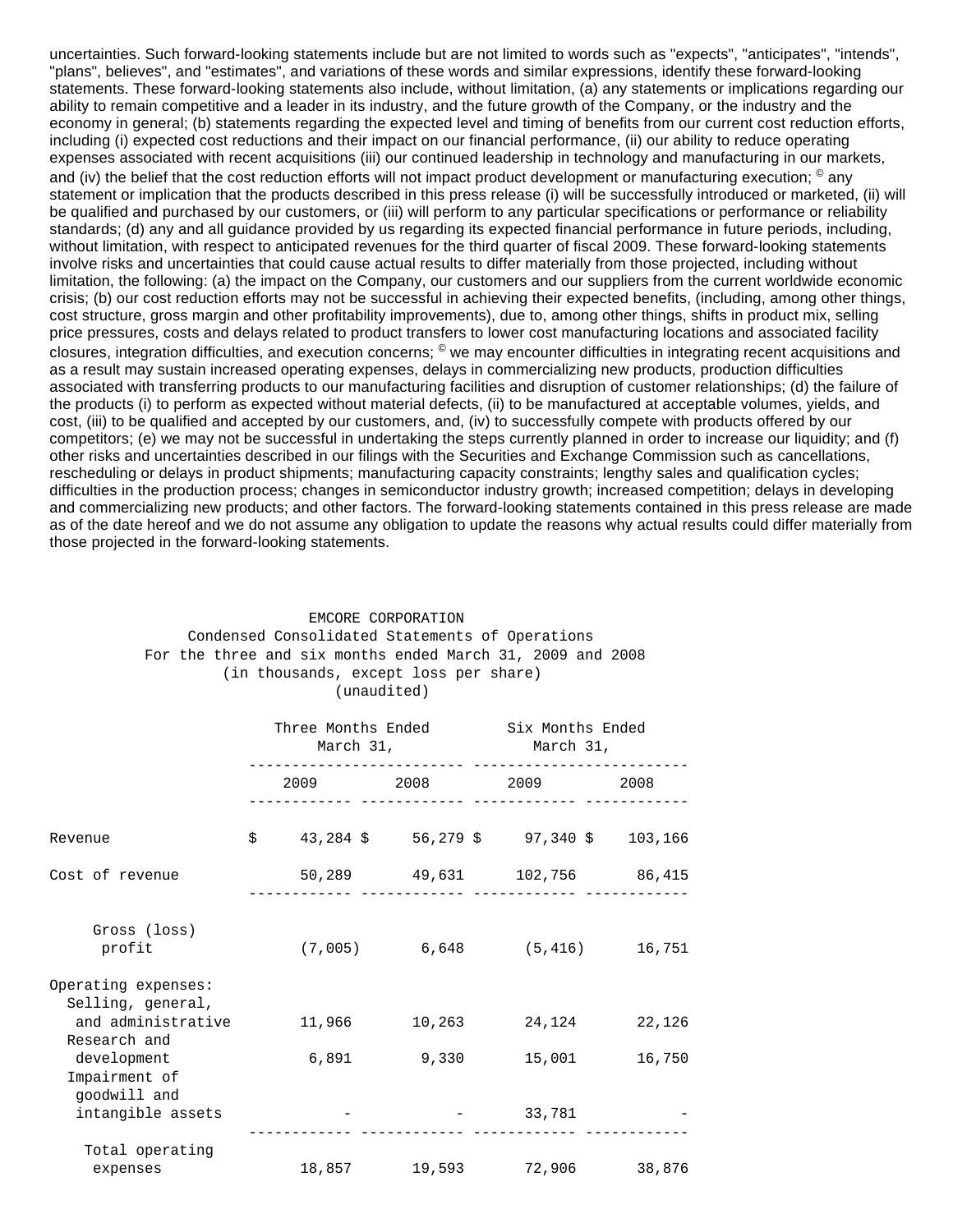| Operating loss                                           |                               |                | $(25,862)$ $(12,945)$ $(78,322)$ $(22,125)$                                                 |       |
|----------------------------------------------------------|-------------------------------|----------------|---------------------------------------------------------------------------------------------|-------|
| Other (income) expense:                                  |                               |                |                                                                                             |       |
| Interest income                                          |                               | $(30)$ $(227)$ | (80)                                                                                        | (654) |
| Interest expense                                         | 143                           | 375            | 338                                                                                         | 1,580 |
| Impairment of                                            |                               |                |                                                                                             |       |
| investment                                               |                               |                | 367                                                                                         |       |
| Loss from conversion                                     |                               |                |                                                                                             |       |
| of subordinated                                          |                               |                |                                                                                             |       |
| notes                                                    |                               | 4,658          |                                                                                             | 4,658 |
| Stock-based expense                                      |                               |                |                                                                                             |       |
| from tolled options                                      |                               | (58)           |                                                                                             | 4,316 |
| Gain from sale of                                        |                               |                |                                                                                             |       |
| investments                                              | (3, 144)                      |                | (3, 144)                                                                                    |       |
| Loss on disposal of                                      |                               |                |                                                                                             |       |
| equipment                                                |                               |                |                                                                                             | 86    |
| Foreign exchange loss                                    |                               |                |                                                                                             |       |
| (gain)                                                   | 908                           | $(186)$ 1,380  |                                                                                             | (198) |
|                                                          |                               |                |                                                                                             |       |
| Total other                                              |                               |                |                                                                                             |       |
| (income) expense $(2, 123)$ $4, 562$ $(1, 139)$ $9, 788$ |                               |                |                                                                                             |       |
|                                                          |                               |                |                                                                                             |       |
| Net loss                                                 |                               |                | $\frac{1}{2}$ (23,739) $\frac{1}{2}$ (17,507) $\frac{1}{2}$ (77,183) $\frac{1}{2}$ (31,913) |       |
|                                                          |                               |                |                                                                                             |       |
|                                                          |                               |                |                                                                                             |       |
|                                                          |                               |                |                                                                                             |       |
| Per share data:                                          |                               |                |                                                                                             |       |
| Basic and diluted per                                    |                               |                |                                                                                             |       |
| share data:                                              |                               |                |                                                                                             |       |
| Net loss                                                 |                               |                | $\zeta$ (0.30) $\zeta$ (0.27) $\zeta$ (0.99) $\zeta$ (0.55)                                 |       |
|                                                          |                               |                |                                                                                             |       |
|                                                          |                               |                |                                                                                             |       |
| Weighted-average number                                  |                               |                |                                                                                             |       |
| of basic and diluted                                     |                               |                |                                                                                             |       |
| shares outstanding $78,384$ $64,560$ $78,097$ 57,975     | ============================= |                |                                                                                             |       |
|                                                          |                               |                |                                                                                             |       |

## EMCORE CORPORATION Condensed Consolidated Balance Sheets As of March 31, 2009 and September 30, 2008 (In thousands) (unaudited)

|                                           |    | March 31, September 30,<br>2009 | 2008 |        |
|-------------------------------------------|----|---------------------------------|------|--------|
| ASSETS                                    |    |                                 |      |        |
| Current assets:                           |    |                                 |      |        |
| Cash and cash equivalents                 | Ŝ. | $10.614$ \$                     |      | 18,227 |
| Restricted cash                           |    | 773                             |      | 1,854  |
| Available-for-sale securities             |    |                                 |      | 2,679  |
| Accounts receivable, net of allowance of  |    |                                 |      |        |
| $$5,039$ and $$2,377$ , respectively      |    | 49,066                          |      | 60,313 |
| Inventory, net                            |    | 47,359                          |      | 64,617 |
| Prepaid expenses and other current assets |    | 3,620                           |      | 7,100  |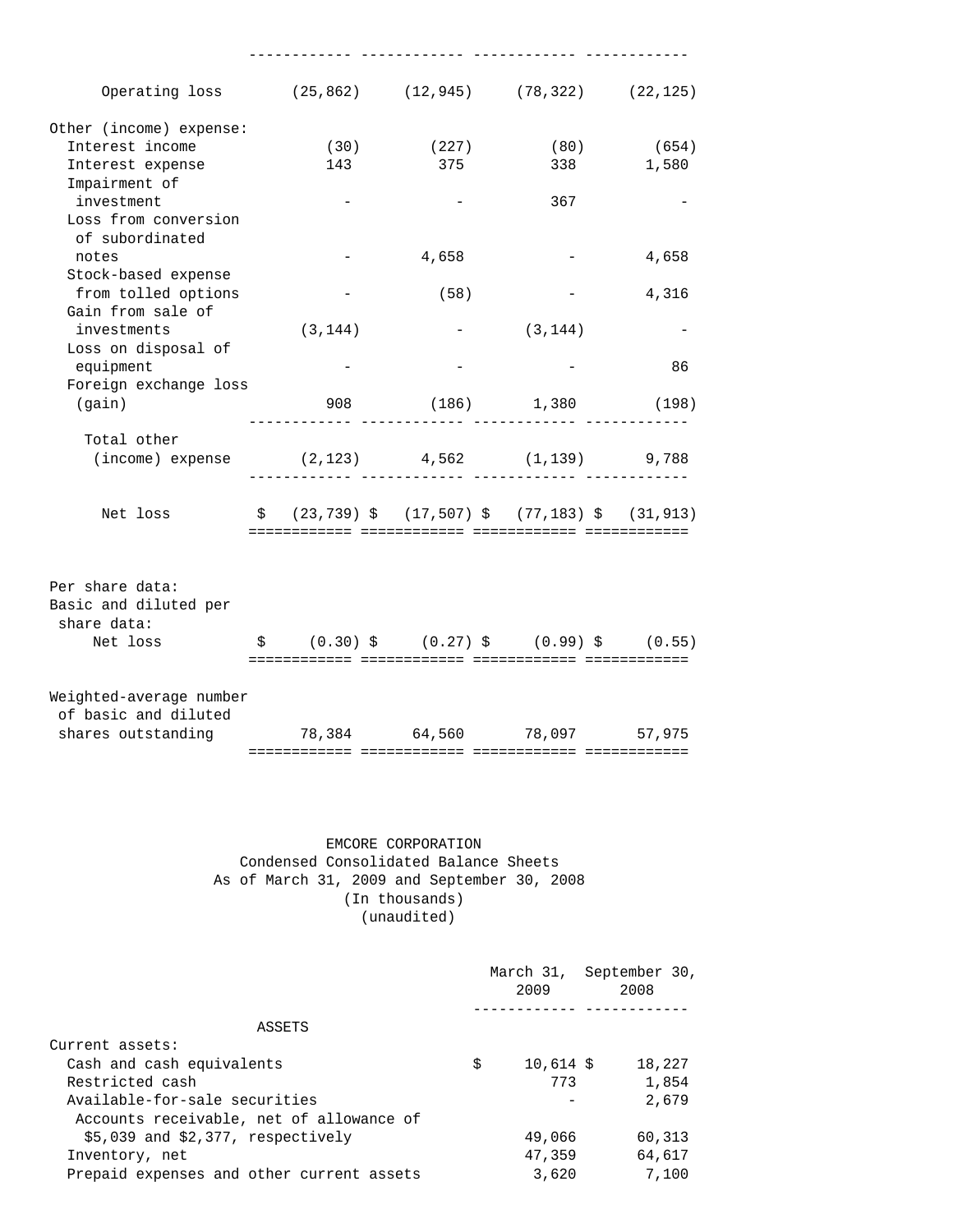| Total current assets                                                                                                                                                                                                                                                                              |                                                    | 111,432 154,790           |
|---------------------------------------------------------------------------------------------------------------------------------------------------------------------------------------------------------------------------------------------------------------------------------------------------|----------------------------------------------------|---------------------------|
|                                                                                                                                                                                                                                                                                                   |                                                    | 77,932 83,278             |
| Property, plant, and equipment, net<br>Goodwill                                                                                                                                                                                                                                                   | 20,384                                             | 52,227                    |
| Other intangible assets, net                                                                                                                                                                                                                                                                      | 24,290                                             | 28,033                    |
| Investments in unconsolidated affiliates                                                                                                                                                                                                                                                          | <b>Contract Contract</b>                           | 8,240                     |
| Available-for-sale securities, non-current                                                                                                                                                                                                                                                        | 1,400                                              | 1,400                     |
| Long-term restricted cash                                                                                                                                                                                                                                                                         | 163                                                | 569                       |
| Other non-current assets, net                                                                                                                                                                                                                                                                     | 804                                                | 741                       |
|                                                                                                                                                                                                                                                                                                   | _________________________                          |                           |
| Total assets                                                                                                                                                                                                                                                                                      | $$236,405$ \$ 329,278<br>========================= |                           |
| LIABILITIES and SHAREHOLDERS' EQUITY<br>Current liabilities:                                                                                                                                                                                                                                      |                                                    |                           |
| Line of credit                                                                                                                                                                                                                                                                                    | \$<br>$6,202$ \$                                   | <b>Service State</b>      |
| Accounts payable                                                                                                                                                                                                                                                                                  |                                                    | 27,860 52,266             |
| Accrued expenses and other current liabilities 19,839 23,290                                                                                                                                                                                                                                      |                                                    |                           |
| Total current liabilities                                                                                                                                                                                                                                                                         |                                                    | 53,901 75,556             |
| Long-term debt                                                                                                                                                                                                                                                                                    | 888<br>---------- -----------                      |                           |
|                                                                                                                                                                                                                                                                                                   |                                                    |                           |
| Total liabilities                                                                                                                                                                                                                                                                                 |                                                    | 54,789 75,556             |
| Commitments and contingencies                                                                                                                                                                                                                                                                     |                                                    |                           |
| Shareholders' equity:<br>Preferred stock, \$0.0001 par, 5,882 shares<br>authorized, no shares outstanding<br>Common stock, no par value, 200,000 shares<br>authorized, 78,697 shares issued and 78,538<br>outstanding at March 31, 2009; 77,920 shares<br>issued and 77,761 shares outstanding at |                                                    |                           |
| September 30, 2008                                                                                                                                                                                                                                                                                |                                                    | 684,613 680,020           |
| Accumulated deficit                                                                                                                                                                                                                                                                               |                                                    | $(501, 947)$ $(424, 764)$ |
| Accumulated other comprehensive loss                                                                                                                                                                                                                                                              | 1,033                                              | 549                       |
| Treasury stock, at cost; 159 shares as of<br>March 31, 2009 and September 30, 2008                                                                                                                                                                                                                | . _ _ _ _   _ _ _ _ _ _ _ .                        | $(2,083)$ $(2,083)$       |
| Total shareholders' equity                                                                                                                                                                                                                                                                        |                                                    | 181,616 253,722           |
| Total liabilities and shareholders'<br>equity                                                                                                                                                                                                                                                     | \$                                                 | 236,405 \$329,278         |
|                                                                                                                                                                                                                                                                                                   | ========================                           |                           |

------------ ------------

#### Use of Non-GAAP Measures

EMCORE provides non-GAAP gross profit and gross margin, non-GAAP operating expenses, non-GAAP operating loss, and non-GAAP net loss and net loss per share as supplemental measures to GAAP regarding our operational performance. These financial measures exclude the impact of certain items and, therefore, have not been calculated in accordance with GAAP. A detailed explanation of each of the adjustments to such financial measures is described below. This press release also contains a reconciliation of each of these non-GAAP financial measures to its most comparable GAAP financial measure.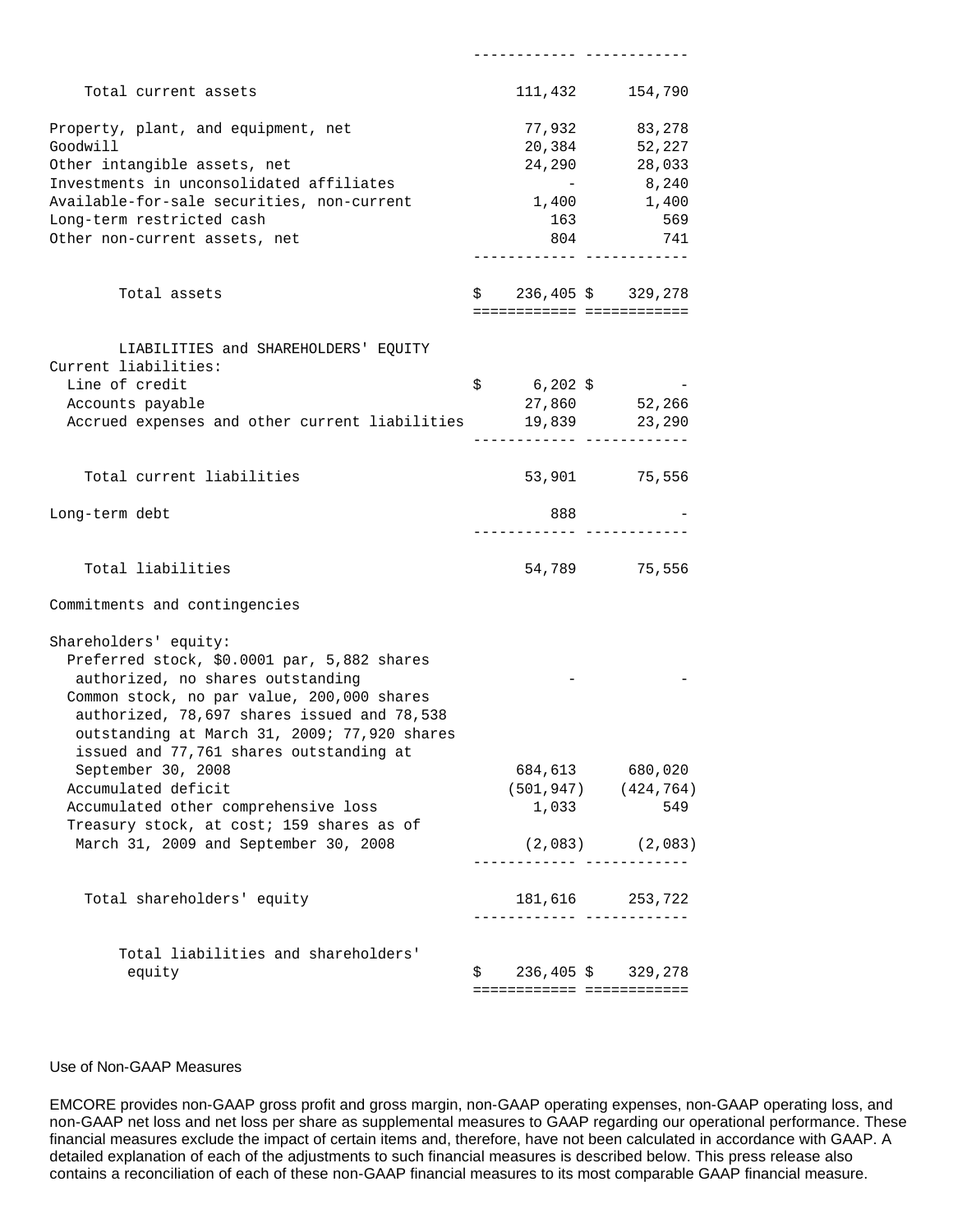EMCORE believes that the additional non-GAAP measures are useful to investors in assessing the Company's financial condition and performance. In particular, management believes it is appropriate in evaluating EMCORE's operations to exclude gains or losses from specific accounts receivable and inventory write-downs, patent litigation and other corporate legal-related charges; charges associated with our review of historical stock option grants; impairment charges; and warranty, severance and restructuring-related expenses because these items would make results less comparable between periods. Management also uses these measures internally to evaluate the Company's operating performance, and the measures are used for planning and forecasting of future periods. In addition, many financial analysts that follow our Company focus on and publish both historical results and future projections based on non-GAAP financial measures. We believe that it is in the best interest of our investors to provide this information to analysts so that they accurately report the non-GAAP financial information. However, non-GAAP measures are not in accordance with, nor are they a substitute for, GAAP measures.

While management believes that these non-GAAP financial measures provide useful supplemental information to investors, there are limitations associated with the use of these non-GAAP financial measures. These non-GAAP financial measures are not prepared in accordance with GAAP, may not be reported by all of the Company's competitors and may not be directly comparable to similarly titled measures of the Company's competitors due to potential differences in the exact method of calculation. The Company compensates for these limitations by using these non-GAAP financial measures as supplements to GAAP financial measures and by reviewing the reconciliations of the non-GAAP financial measures to their most comparable GAAP financial measures.

Non-GAAP financial measures are not in accordance with, or an alternative for, generally accepted accounting principles in the United States. The Company's non-GAAP financial measures are not meant to be considered in isolation or as a substitute for comparable GAAP financial measures, and should be read only in conjunction with the Company's consolidated financial statements prepared in accordance with GAAP.

The Company has provided a reconciliation of the non-GAAP financial measures to the most directly comparable GAAP financial measures as indicated in the tables listed below:

Unaudited (in thousands, except percentages) Three Months Ended Six Months Ended March 31, 2009 March 31, 2009 ------------------------- ------------------------ Fiber Photo- Fiber Photo- Optics voltaics Total Optics voltaics Total -------- ------- ------- ------- ------- ------- Gross (loss) profit - GAAP  $\sharp$  (3,330)  $\sharp$  (3,675)  $\sharp$  (7,005)  $\sharp$  (3,773)  $\sharp$  (1,643)  $\sharp$  (5,416) Specific adjustments: Inventory valuation 2,212 5,588 7,800 7,031 6,356 13,387 Product warranty 248 1,056 1,304 43 1,156 1,199 -------- ------- ------- ------- ------- ------- Gross (loss) profit - Non-GAAP \$ (870) \$ 2,969 \$ 2,099 \$ 3,301 \$ 5,869 \$ 9,170 ======== ======= ======= ======= ======= ======= Gross margin - GAAP (11.7%) (24.7%) (16.2%) (5.6%) (5.5%) (5.6%) ======== ======= ======= ======= ======= ======= Gross margin - Non-GAAP (3.1%) 20.0% 4.8% 4.9% 19.7% 9.4%

Non-GAAP Table

Gross profit (loss) and margin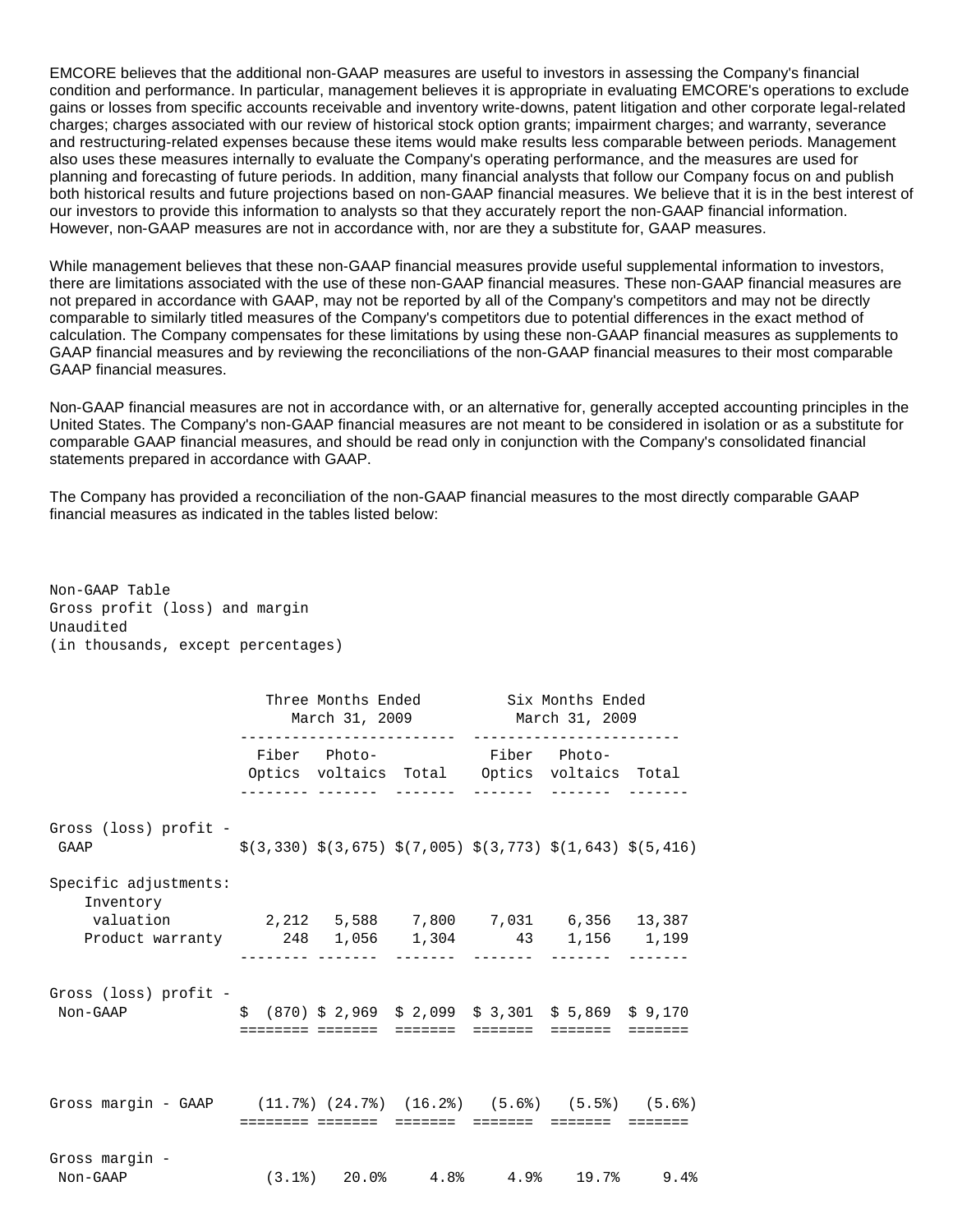Non-GAAP Table Operating expenses Unaudited (in thousands)

|                                                                   | Three Months Ended<br>March 31, |           |         | Six Months Ended<br>March 31,                        |       |  |
|-------------------------------------------------------------------|---------------------------------|-----------|---------|------------------------------------------------------|-------|--|
|                                                                   |                                 |           |         | 2009 2008 2009 2008                                  |       |  |
| Operating expenses - GAAP \$ 18,857 \$ 19,593 \$ 72,906 \$ 38,876 |                                 |           |         |                                                      |       |  |
| Specific adjustments:<br>Impairment of goodwill                   |                                 |           |         |                                                      |       |  |
| and intangible assets<br>Provision for doubtful                   |                                 |           |         | (33, 781)                                            |       |  |
| accounts                                                          |                                 | (1, 717)  |         | $-$ (2,557)                                          |       |  |
| Corporate legal expense                                           |                                 |           |         | $(611)$ $(186)$ $(1,241)$ $(1,151)$                  |       |  |
| Intel TSA charges<br>Stock option<br>restatement-related          |                                 | $-$       | (409)   | and the state of the state of                        | (409) |  |
| expense<br>Severance and<br>restructuring-related                 |                                 |           | 1,038   |                                                      | 256   |  |
| expense                                                           |                                 |           |         | $(293)$ 52 (910) (403)                               |       |  |
| Operating expenses -                                              |                                 |           |         |                                                      |       |  |
| Non-GAAP                                                          | $\ddot{s}$                      |           |         | 16,236 \$ 20,088 \$ 34,417 \$ 37,169                 |       |  |
| Non-GAAP Table<br>Operating Loss<br>Unaudited<br>(in thousands)   |                                 |           |         |                                                      |       |  |
|                                                                   |                                 | March 31, |         | Three Months Ended Six Months Ended<br>March 31,     |       |  |
|                                                                   |                                 | 2009      | 2008    | 2009                                                 | 2008  |  |
| Operating loss - GAAP                                             | \$                              |           |         | $(25,862)$ \$ $(12,945)$ \$ $(78,322)$ \$ $(22,125)$ |       |  |
| Specific adjustments:<br>Impairment of goodwill                   |                                 |           |         |                                                      |       |  |
| and intangible assets<br>Provision for doubtful                   |                                 |           |         | 33,781                                               |       |  |
| accounts                                                          |                                 | 1,717     |         | 2,557                                                |       |  |
| Corporate legal expense                                           |                                 | 611       | 186     | 1,241                                                | 1,151 |  |
| Intel TSA charges<br>Stock option<br>restatement-related          |                                 |           | 409     |                                                      | 409   |  |
| expense                                                           |                                 |           | (1,038) |                                                      | (256) |  |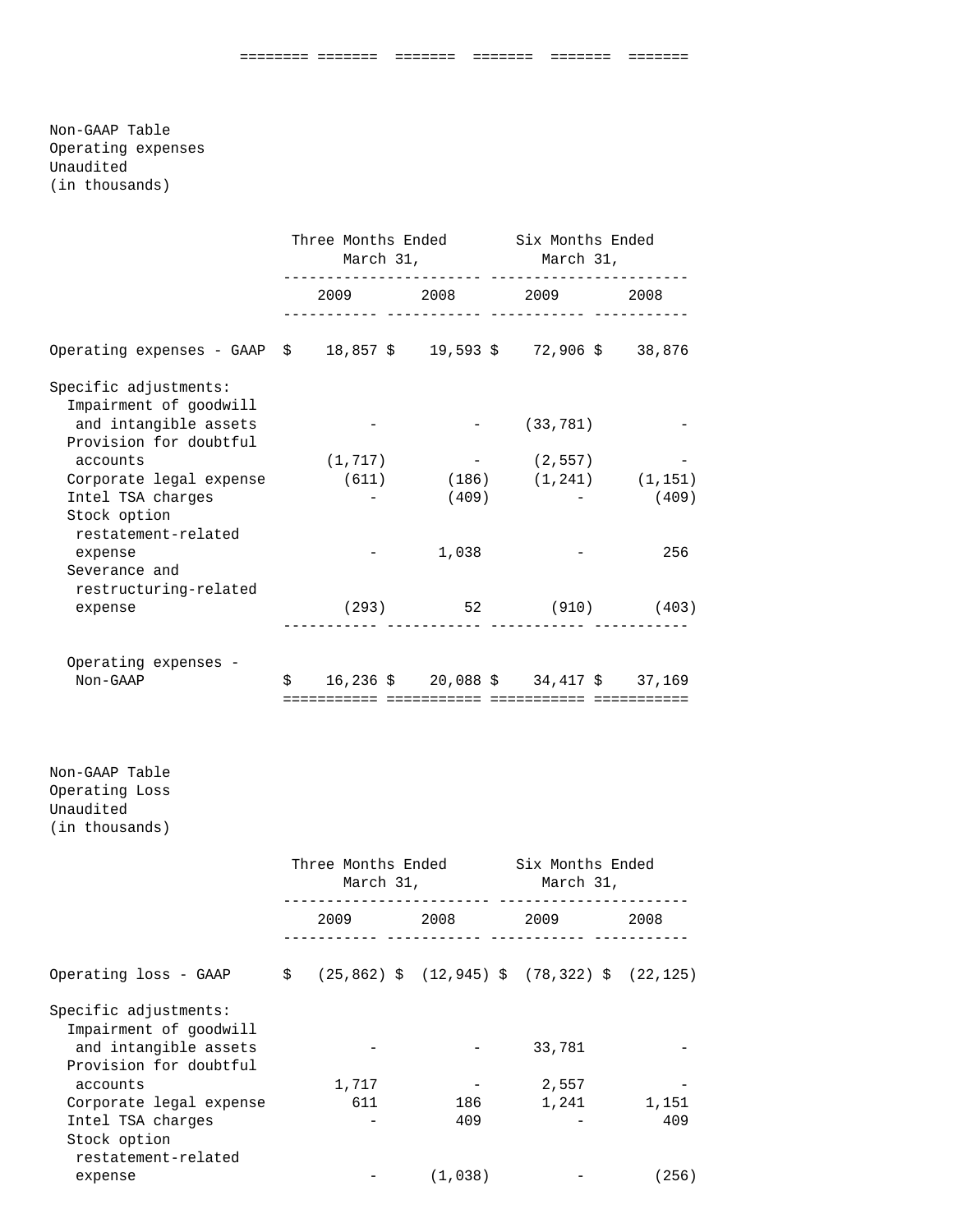| Severance and                                     |            |                                                                                             |              |       |
|---------------------------------------------------|------------|---------------------------------------------------------------------------------------------|--------------|-------|
| restructuring-related                             |            |                                                                                             |              |       |
| expense                                           | 293        | (52)                                                                                        | 910          | 403   |
| CPV system-related                                |            |                                                                                             |              |       |
| project losses                                    |            | 2,354                                                                                       |              | 2,354 |
| Inventory valuation                               |            |                                                                                             |              |       |
| adjustments                                       | 7,800      |                                                                                             | 2,500 13,387 | 2,500 |
| Product warranty<br>adjustments                   |            |                                                                                             |              |       |
|                                                   | 1,304      | $-1,199$                                                                                    |              |       |
|                                                   |            |                                                                                             |              |       |
| Operating loss -                                  |            |                                                                                             |              |       |
| Non-GAAP                                          | $\ddot{s}$ | $(14, 137)$ \$ $(8, 586)$ \$ $(25, 247)$ \$ $(15, 564)$                                     |              |       |
|                                                   |            |                                                                                             |              |       |
|                                                   |            |                                                                                             |              |       |
|                                                   |            |                                                                                             |              |       |
|                                                   |            |                                                                                             |              |       |
| Non-GAAP Table                                    |            |                                                                                             |              |       |
| Net Loss                                          |            |                                                                                             |              |       |
| Unaudited                                         |            |                                                                                             |              |       |
| (in thousands, except per share amounts)          |            |                                                                                             |              |       |
|                                                   |            | Three Months Ended Six Months Ended                                                         |              |       |
|                                                   |            | March 31,                                                                                   | March 31,    |       |
|                                                   |            |                                                                                             |              |       |
|                                                   |            | 2009 2008 2009 2009                                                                         |              | 2008  |
|                                                   |            |                                                                                             |              |       |
|                                                   |            |                                                                                             |              |       |
| Net loss - GAAP                                   |            | $\frac{1}{2}$ (23,739) $\frac{1}{2}$ (17,507) $\frac{1}{2}$ (77,183) $\frac{1}{2}$ (31,913) |              |       |
|                                                   |            |                                                                                             |              |       |
| Specific adjustments:                             |            |                                                                                             |              |       |
| Impairment of goodwill<br>and intangible assets   |            |                                                                                             | 33,781       |       |
| Provision for doubtful                            |            |                                                                                             |              |       |
| accounts                                          | 1,717      |                                                                                             | 2,557        |       |
| Corporate legal expense                           | 611        | 186                                                                                         | 1,241        | 1,151 |
| Intel TSA charges                                 |            | 409                                                                                         |              | 409   |
| Stock option                                      |            |                                                                                             |              |       |
| restatement-related                               |            |                                                                                             |              |       |
| expense                                           |            | (1,038)                                                                                     |              | (256) |
| Severance and                                     |            |                                                                                             |              |       |
| restructuring-related                             |            |                                                                                             |              |       |
| expense                                           | 293        | (52)                                                                                        | 910          | 403   |
| CPV system-related                                |            |                                                                                             |              |       |
| project losses                                    |            | 2,354                                                                                       |              | 2,354 |
| Inventory valuation                               |            |                                                                                             |              |       |
| adjustments                                       | 7,800      | 2,500                                                                                       | 13,387       | 2,500 |
| Product warranty                                  |            |                                                                                             |              |       |
| adjustments                                       | 1,304      |                                                                                             | 1,199        |       |
| Impairment of investment                          |            |                                                                                             | 367          |       |
| Loss from the conversion                          |            |                                                                                             |              |       |
| of subordinated notes<br>Stock-based expense from |            | 4,658                                                                                       |              | 4,658 |
| tolled options                                    |            |                                                                                             |              |       |
| Gain from sale of                                 |            | (58)                                                                                        |              | 4,316 |
| investments                                       | (3, 144)   |                                                                                             | (3, 144)     |       |
| Foreign exchange loss                             |            |                                                                                             |              |       |
| (gain)                                            | 908        | (186)                                                                                       | 1,380        | (198) |
|                                                   |            |                                                                                             |              |       |